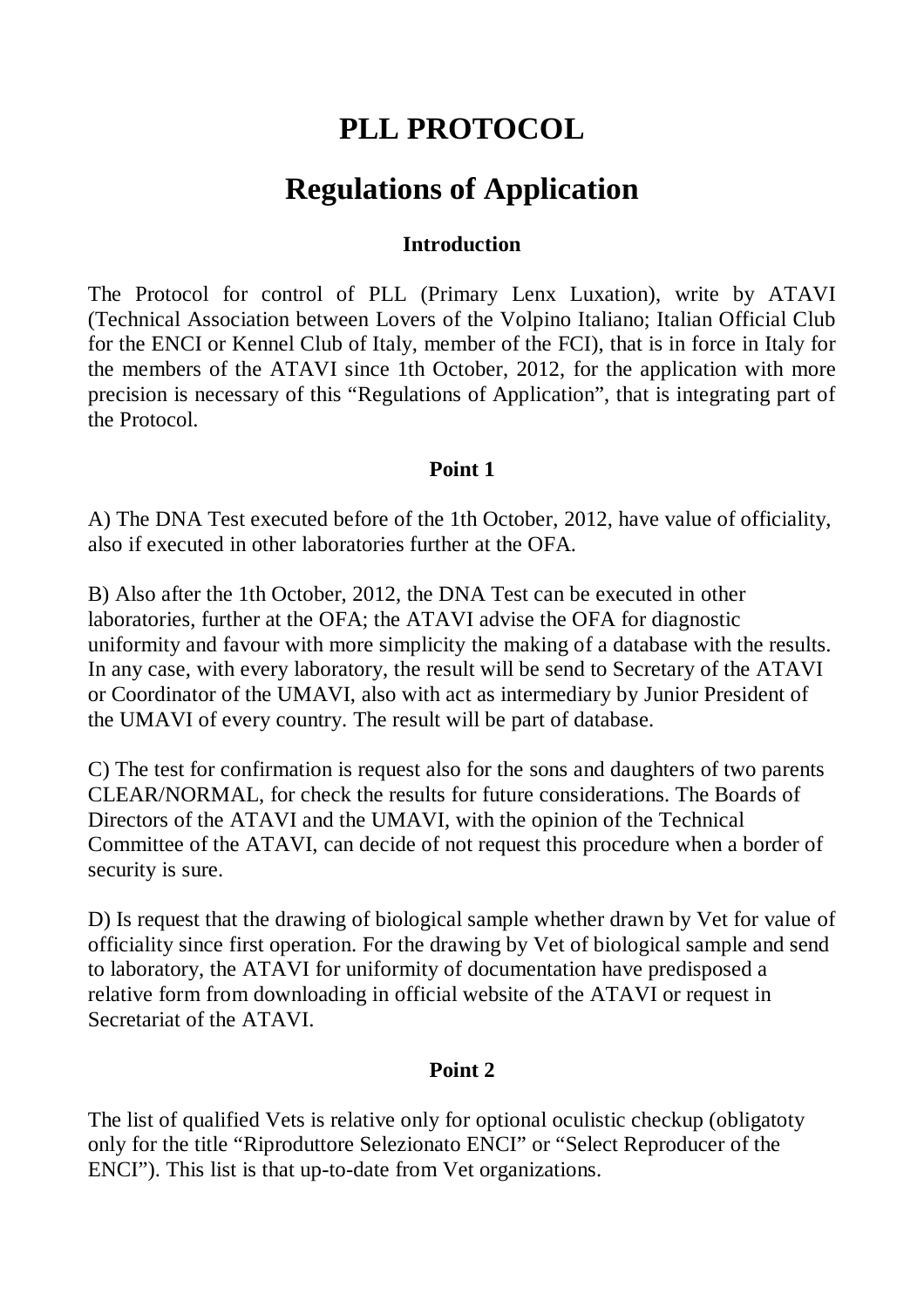## **Point 3**

When the ATAVI and/or UMAVI will stipulate conventions for reduce the costs, send timely communication to Junior Presidents for members of the club of every country.

### **Point 4**

A) As member of the ATAVI and/or UMAVI is automatic the signature of Ethical Code relative at form of coupling foreseen into PLL Protocol.

B) As typical specimens that are useful for breeding are alls the specimens with the "Excellent" in annual show of the ATAVI from 2013. Before of this annual show is in force the transitory rule that alls the CARRIER can be used for breeding (but only with CLEAR/NORMAL).

C) The PLL Protocol with the included Ethical Code will be applied in the countries that are members of the UMAVI with the procedure of every single National Club of the Volpino Italiano or relative Junior President, with the form of relative National Kennel Club, with the necessary times for every country.

D) The typical specimen that is useful for breeding of property not Italian will be declared so in Club Show or important Dog Show of every country or with another form on decision by every single National Club or by relative Junior President, but with approval of the Board of Directors of the UMAVI and the Board of Directors of the ATAVI.

E) The specimen CARRIER that is useful for breeding will be not advised for the reproduction if, in consideration that the law of heredity is of 50%, will have descendents with at least 70% of CARRIERS on at least a number of 10 sons. The ATAVI (and every single National Club or Junior President) can decide of not advised for the reproduction alls the CARRIERS when the situation quantitative and qualitative will be better.

F) The member of the ATAVI that not observance the PLL Protocol and relative Ethical Code will be liable of one of this disciplinary sanction with this order of gravity:

1) recall;

2) precautionary suspension (with a extreme time of 6 months for adjustment); 3) expulsion.

The suspended member for precaution cannot exercise the social rights during the period of suspension.

For the member with sanction of expulsion is valid the relative rule of Social Statute of the ATAVI.